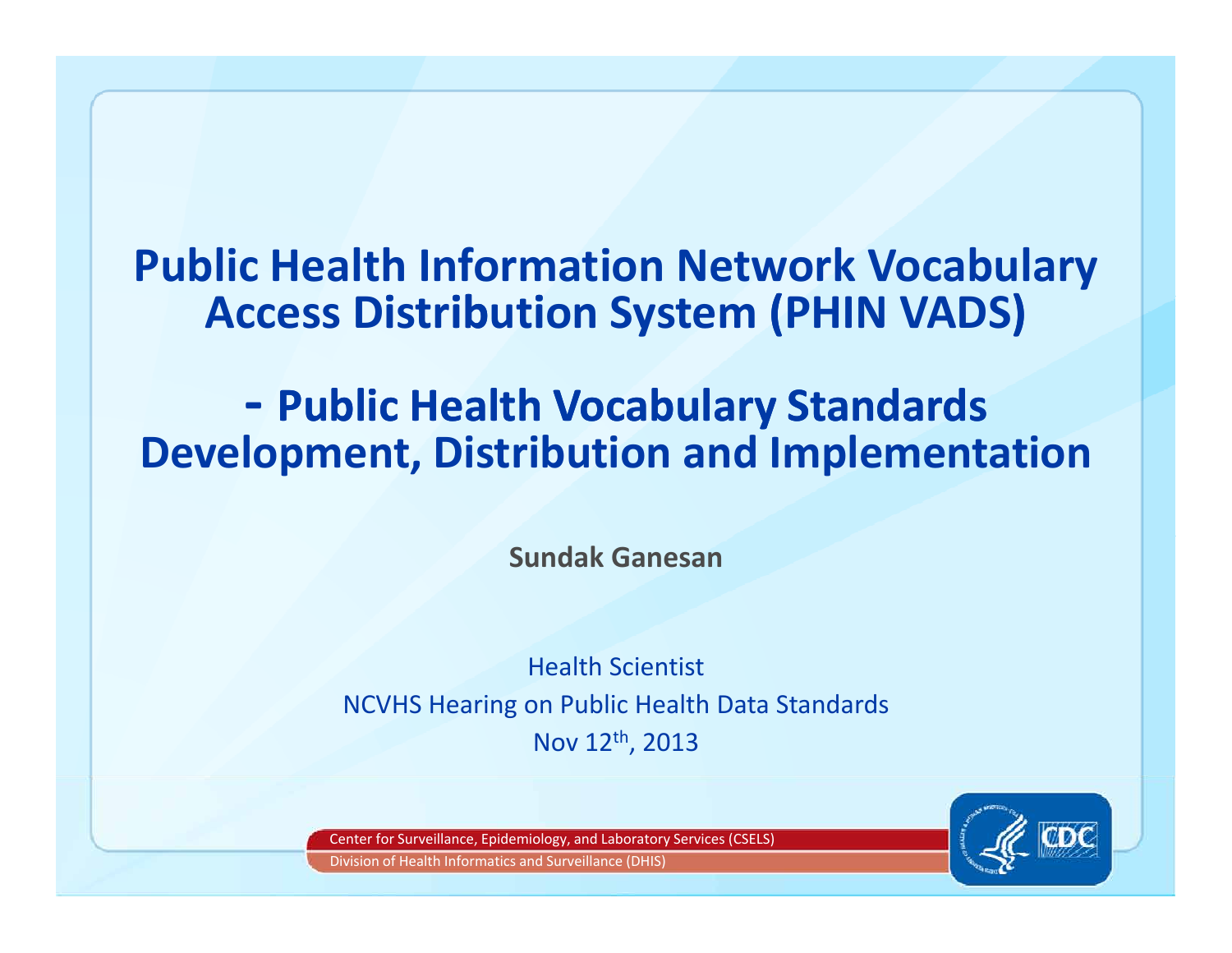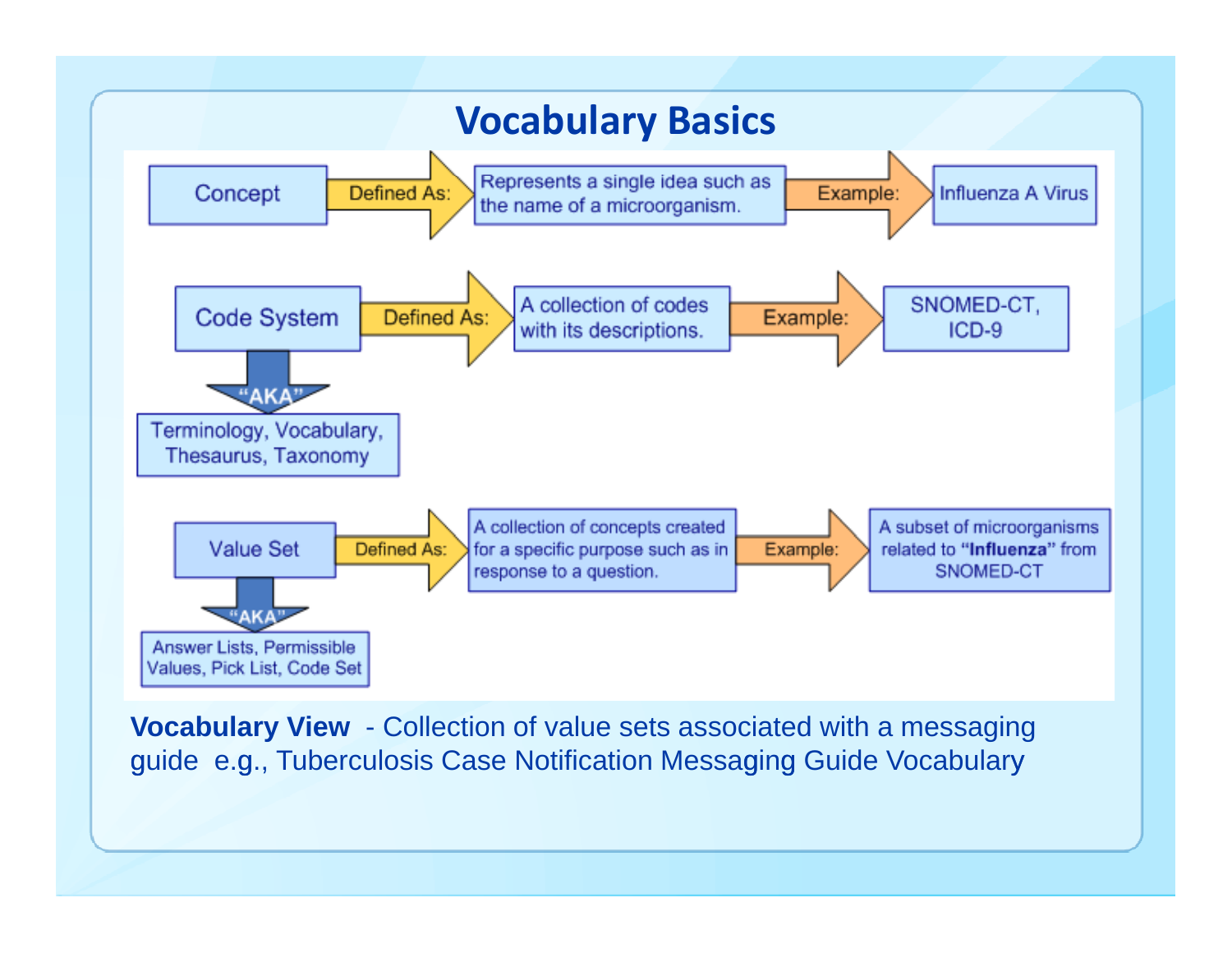## **What is PHIN VADS?**

- $\blacksquare$  The first public health value set was published in 1995 using the Health Level 7 (HL7) Version 2.x implementation guide for Immunization by CDC National Immunization Program (NIP).
- $\overline{\phantom{a}}$  In 2004, CDC developed <sup>a</sup> Web‐based enterprise vocabulary system called the Public Health Information Network Vocabulary Access and Distribution System (PHIN VADS) for accessing, searching, and distributing public health value sets.
- $\mathbf{r}$ • CDC Vocabulary and Messaging team manages the PHIN VADS application and content. Several vocabulary and messaging experts from this team actively participates in various Standard Development Organization (SDO) vocabulary development activities.
- $\overline{\phantom{a}}$ **PHIN VADS Website – http://phinvads cdc gov http://phinvads.cdc.gov**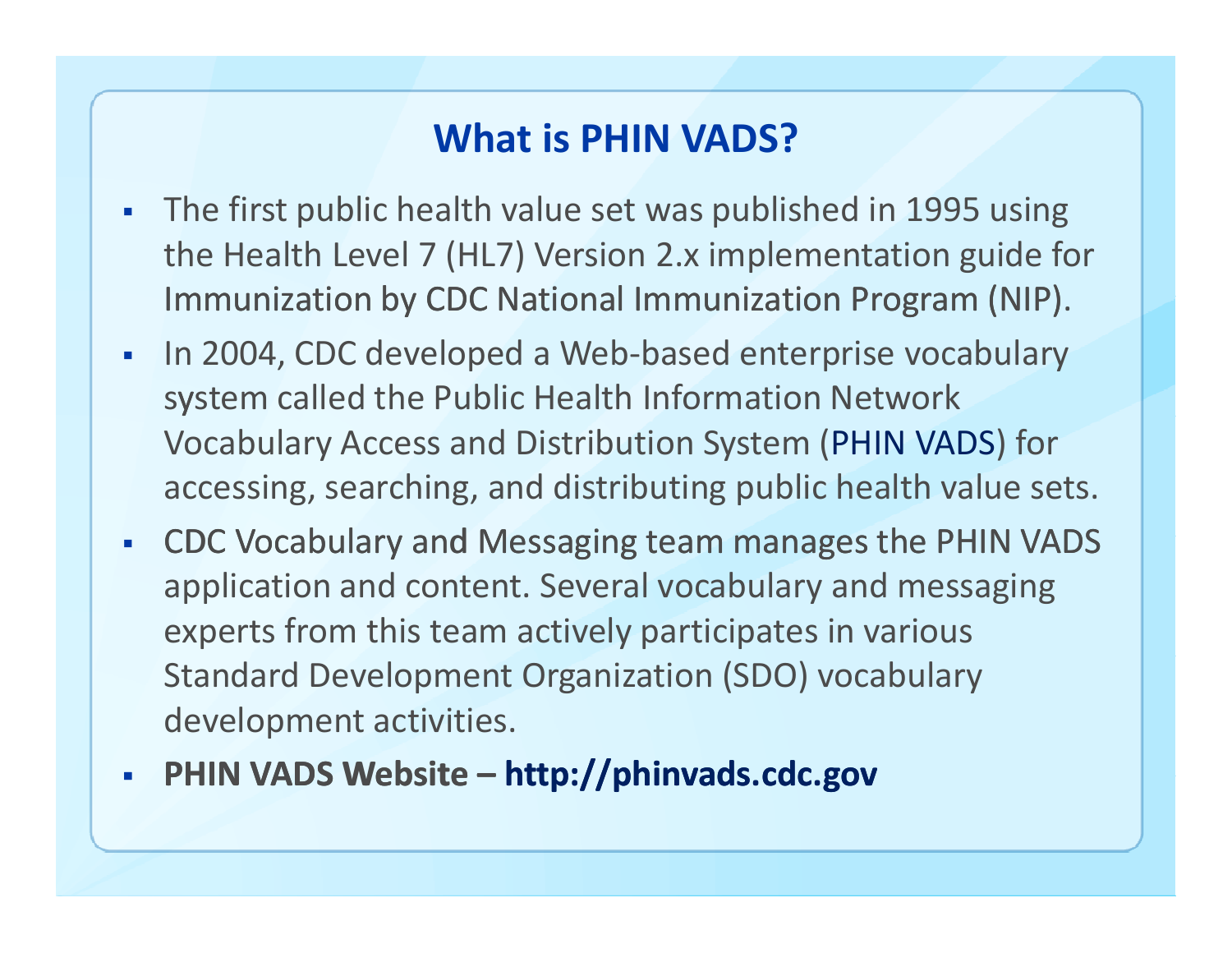# **Purpose and Usage of PHIN VADS**

- $\mathbf{r}$  Distributes the value sets associated with the public health HL7 messaging (V2.x, V3) & CDA implementation guides. PHIN VADS value set hyperlinks are included in the HL7 message implementation guides.
- ш CDC as SDO maintains and distributes the code system such as Vaccine names (CVX), Vaccine manufacturers (MVX), Race & Ethnicity, Healthcare Service Locations and Nationally Notifiable Disease/Conditions (NND) using PHIN VADS.
- $\blacksquare$ Provides all the vocabulary metadata (e.g. OID) needed for HL7 messaging.
- ×. Promotes sharing and reusing of the value sets in HL7 messaging guides.
- П Hosts multiple versions of value sets that allow implementers to have access to the current, past and the future versions of value sets and value set collections (Vocabulary View).
- $\mathbf{r}$  Provides web services (API) that allows HL7 interface engines, medical and public health applications to obtain the value sets as well as validate the vocabulary present in HL7 messages.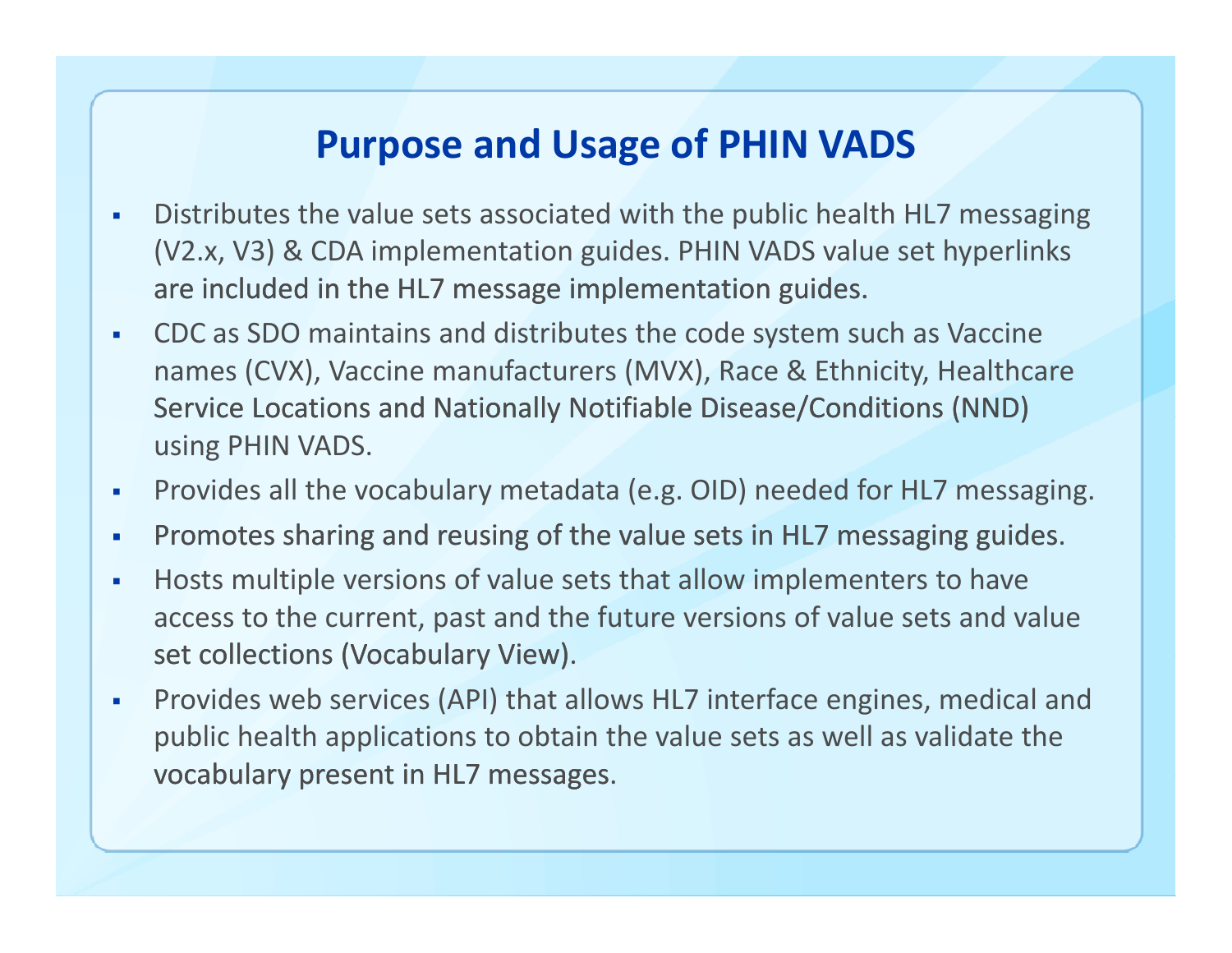#### **Standards adopted by PHIN VADS**

The Federal government will require all future health information technology system acquisitions to be based on CHI standards when applicable, whether system development occurs within the Agency or through the use of contractor services. [Federal Register: December 23, 2005 (Volume 70, Number 246)] [Notices] [Page 76287-76288]

**White House E-Gov Consolidated Health Informatics (CHI):** 

• Domain recommendations provided guidance regarding the selection of code system.



Health Information Technology Standards Panel (HITSP):

C80: Clinical Document and Message Terminology Component defines the vocabulary (value sets) for all the HITSP interoperability Specifications (IS).

Meaningful Use (MU): The Office of National Coordinator (ONC) for Health Information Technology - Standards and Certification Criteria for Electronic Health Records

> UNITED STATES DEPARTMENT OF HEALTH & HUMAN SERVICES National Committee on Vital and Health Statistics

The Public Advisory Body to the Secretary of Health and Human Serv

ISO 11179 Metadata and HL7 Common Terminology Services (CTS)



**HL7 Vocabulary** Technical Committee



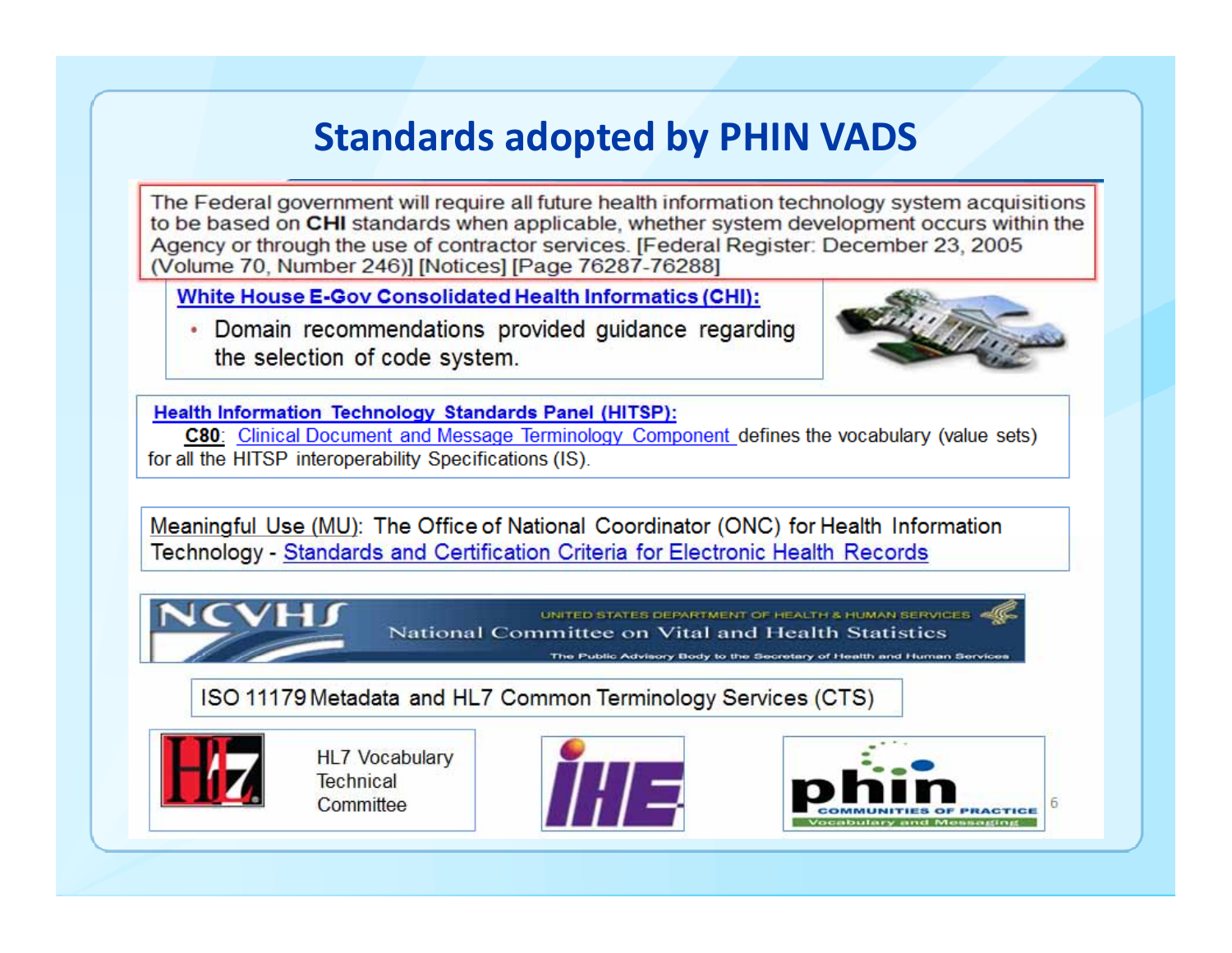#### **Public Health Activities Supported by PHIN VADS**

| В                                                                                                     | А                                      |                |
|-------------------------------------------------------------------------------------------------------|----------------------------------------|----------------|
| <b>CDC Vocabulary Server Content - PHIN VADS</b>                                                      | <b>Public Health Activity</b>          | $\mathbf{1}$   |
| TB, Malaria, Measles, Mumps, Rubella, Streptococcus, Foodborne and Diarrheal Disease (FDD),           | Case Notification (Nationally          |                |
| Vaccine Preventable, Hepatitis, Flu, BMIRD, Lead Poisoning, etc                                       | Notifiable Disease - NND)              | 2.             |
| TB, Anthrax, Acute Hepatitis B, Tularemia, CSTE Common Core Data Elements and its answer list         | Case Reporting                         | 3 <sup>1</sup> |
|                                                                                                       | BioSurveillance / Syndromic            |                |
| BioSense, Syndromic Surveillance (Meaningful Use), ICD-9 Syndromes                                    | 4 Surveillance                         |                |
| RCMT, ELR 2.5.1 (Meaningful Use), PHLIP Flu, Lab Orders, Results, Few LRN-B value sets, CSTE          | Electronic Lab Reporting / Data        |                |
| Technical Implementation Guide Lab Tests, DHQP E-Lab Surveillance (MRSA), etc                         | 5 Exchange                             |                |
| NHSN HAI CDA IG - Blood Stream Infection, Surgical Stream Infection, Hemovigilance, Pneumonia,        |                                        |                |
| UTI, CDAD, MDRO, NHSN Antibiotic Usage & Resistance (AUR), Medical Devices, Blood Products,           | <b>Healthcare Associated Infection</b> |                |
|                                                                                                       | $\vert$ (HAI)                          | 6.             |
| Immunization 2.5.1 (Meaningful Use), VAERS, Clinical Vaccine Names (CVX), Manufacturers of            |                                        |                |
|                                                                                                       | Immunization                           | 7.             |
|                                                                                                       | Counter Response &                     |                |
| CRA Adverse Event, Substance Aministration, Follow-up, Treatment, etc                                 | Administration (CRA)                   | 8              |
| Environmental Public Health Tracking Network (EPHTN) - ECOTOX, STORET and TRI                         | Environmental Public Health            | 9.             |
| NAACCR Vol 2, Volume 5 - Anatomic Pathology Report, IHE Cancer Profile - Physician reporting          | 10 Cancer                              |                |
| Maternal Child Health - Birth Certificate and Fetal Death Reporting                                   | 11 Vital Statistics                    |                |
| Early Hearing Detect Intervention - IHE Profile, NCBDD vocabulary                                     | 12 Birth defects                       |                |
| USDA Animal Subject Description, Subject Function, Animals, Species an Sub-species                    | 13 Animal                              |                |
| NIOSH Occupation Standards - SOC, NAICS, CSTE data elements for Occupation and Industry               | 14 Occupation                          |                |
| NEDSS Based System (NBS), Epilnfo™, PHIN MSS, NHSN, Health Education                                  | 15 CDC Applications:                   |                |
| Vaccine Names, Vaccine Manufacturers, CDC Race & Ethnicity, Method of Race and Ethnicity Data         |                                        |                |
| Collection, Healthcare Service Location, Nationally Notifiable Disease or Condition, ICD-9 CM, ICD-10 | CDC as Standard Development            |                |
|                                                                                                       | 16   Organization (SDO)                |                |
|                                                                                                       |                                        |                |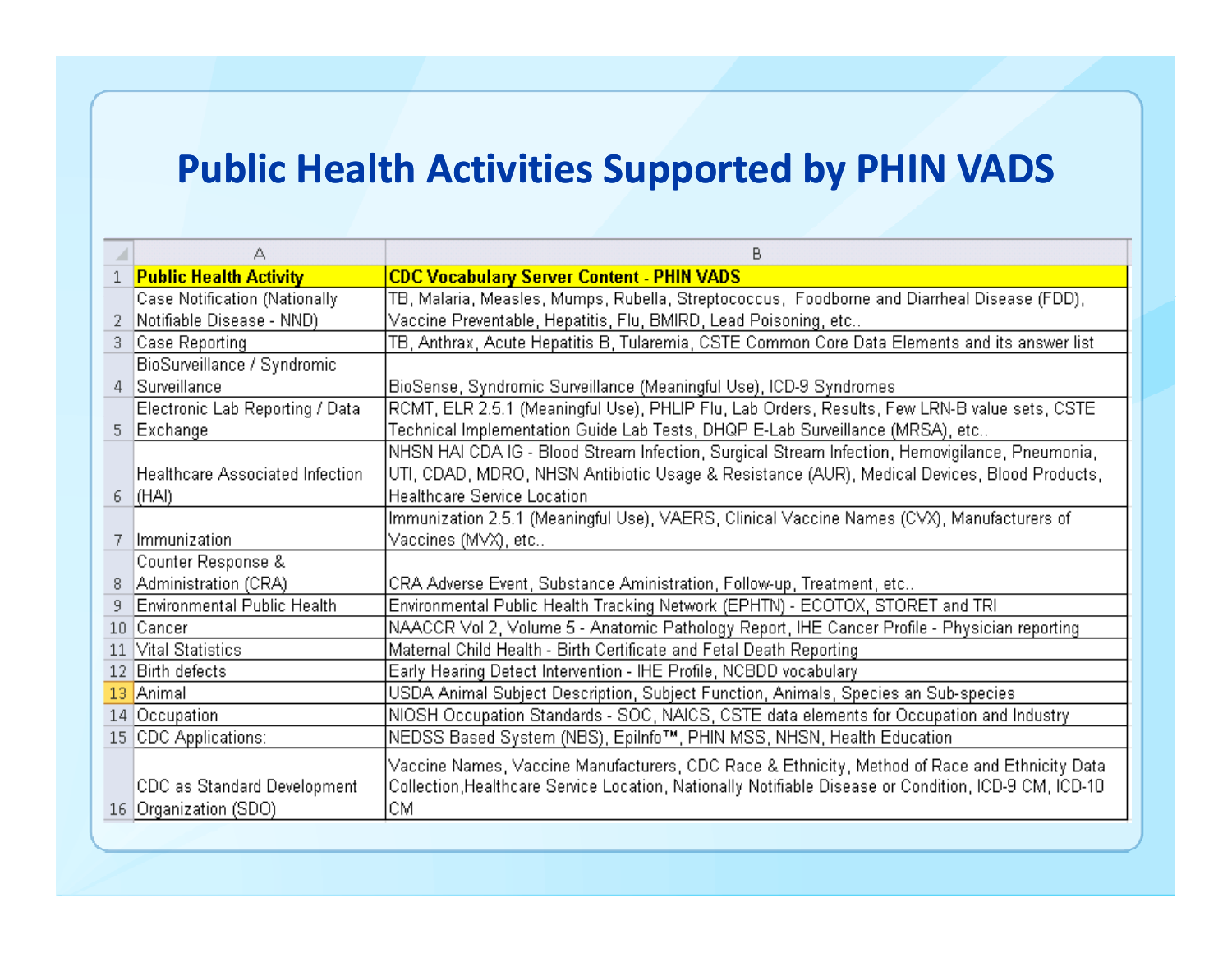# **Meaningful Use (MU)**

- $\blacksquare$ Testimony about PHIN VADS was given to ONC Meaningful Use Vocabulary Task Force:
	- Best Practices and Lessons Learned: Vocabulary Infrastructure ‐ March 23rd, 2010 (Audio)
	- One Stop Shop for Meaningful Use Vocabulary -Sept 1st, 2010 (Audio)
- Collaboration with National Library of Medicine (NLM): CDC PHIN VADS team shared the experience with NLM regarding the value sets management, PHIN VADS application architecture, VADS web services and content.
- $\mathbf{r}$  National Institute of Standards and Technology (NIST) and several implementers of MU are using PHIN VADS web services and web site to obtain the value sets associated with Public Health Meaningful Use Implementation Guides such as Immunization, Electronic Lab Reporting, Syndromic Surveillance and Cancer reporting.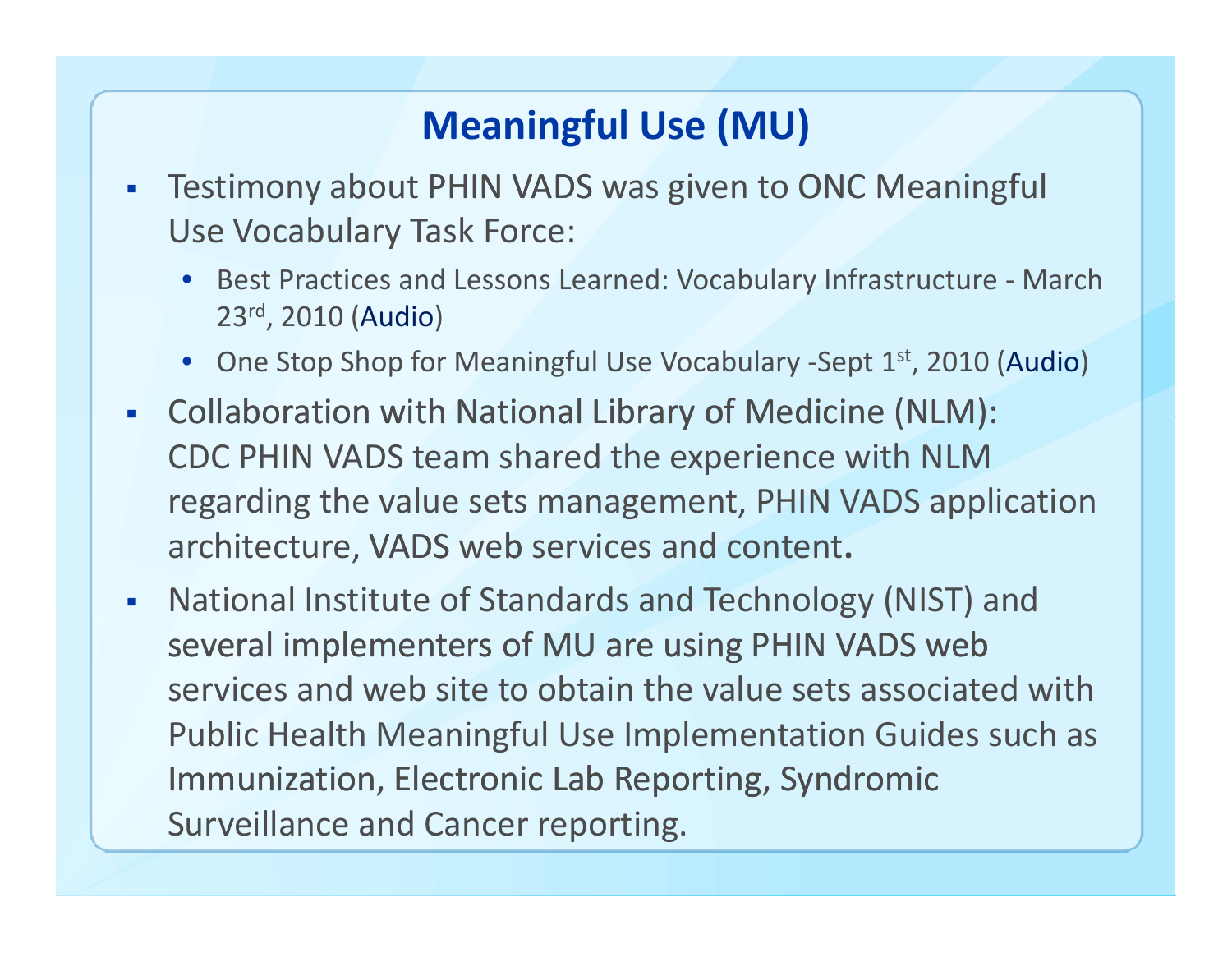# **Reportable Condition Mapping Table (RCMT)**

- $\blacksquare$  RCMT provides mapping between reportable conditions and its associated lab test and results.
- $\overline{\phantom{a}}$ RCMT's filter the output of clinical labs and identify the lab tests and results of public health interest.

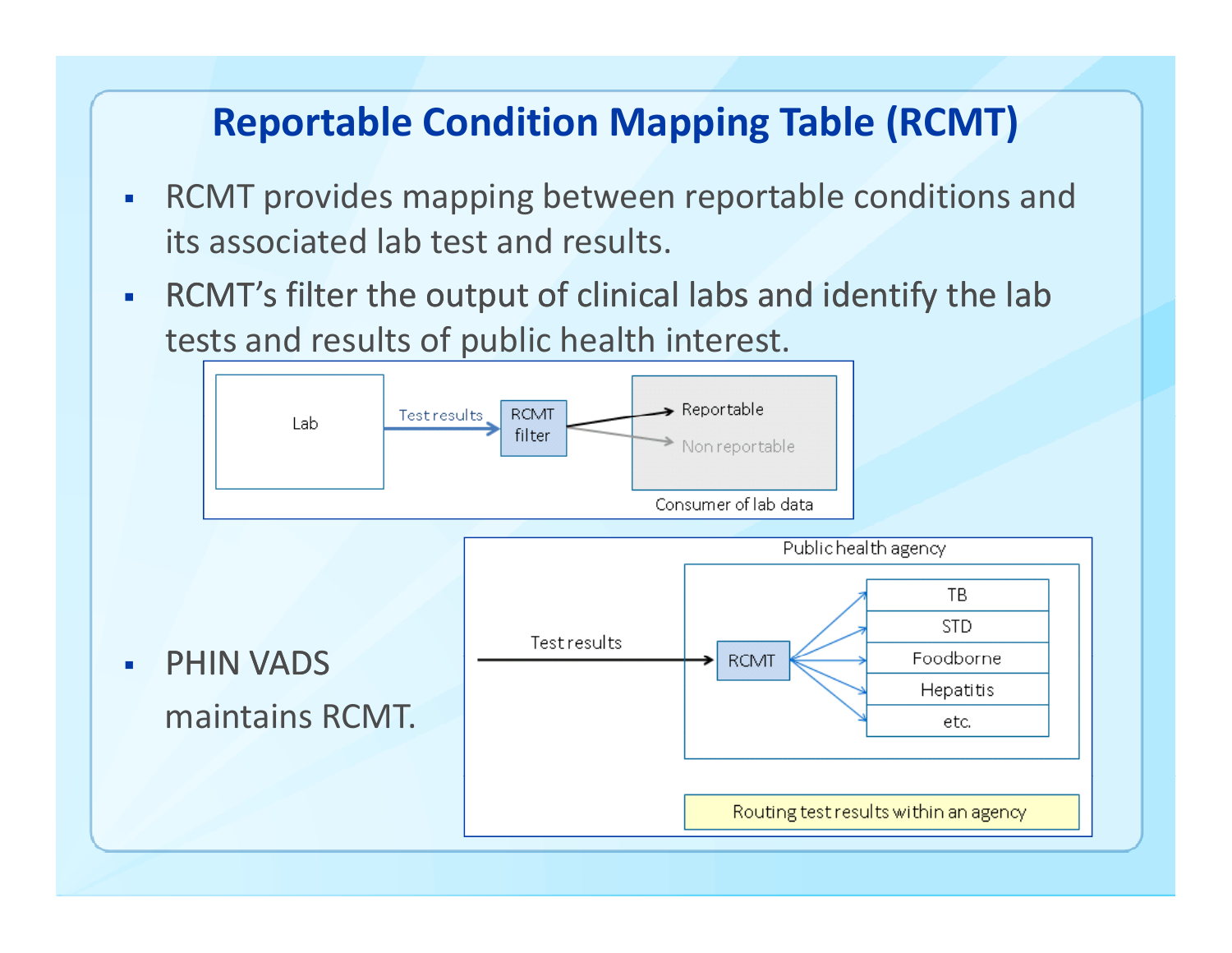#### **PHIN VADS – Users / Partners within CDC**

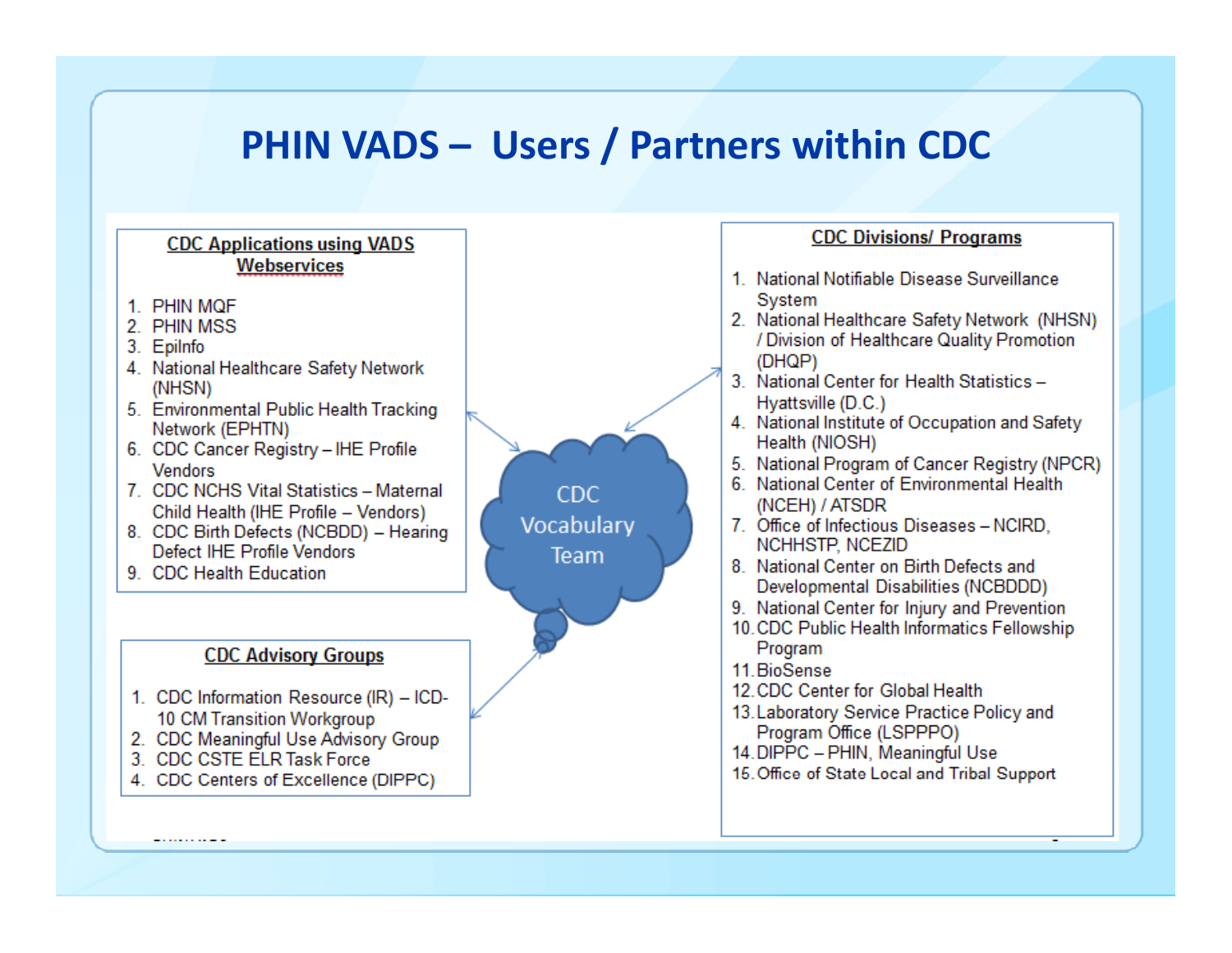# **PHIN VADS – External Users / Partners**

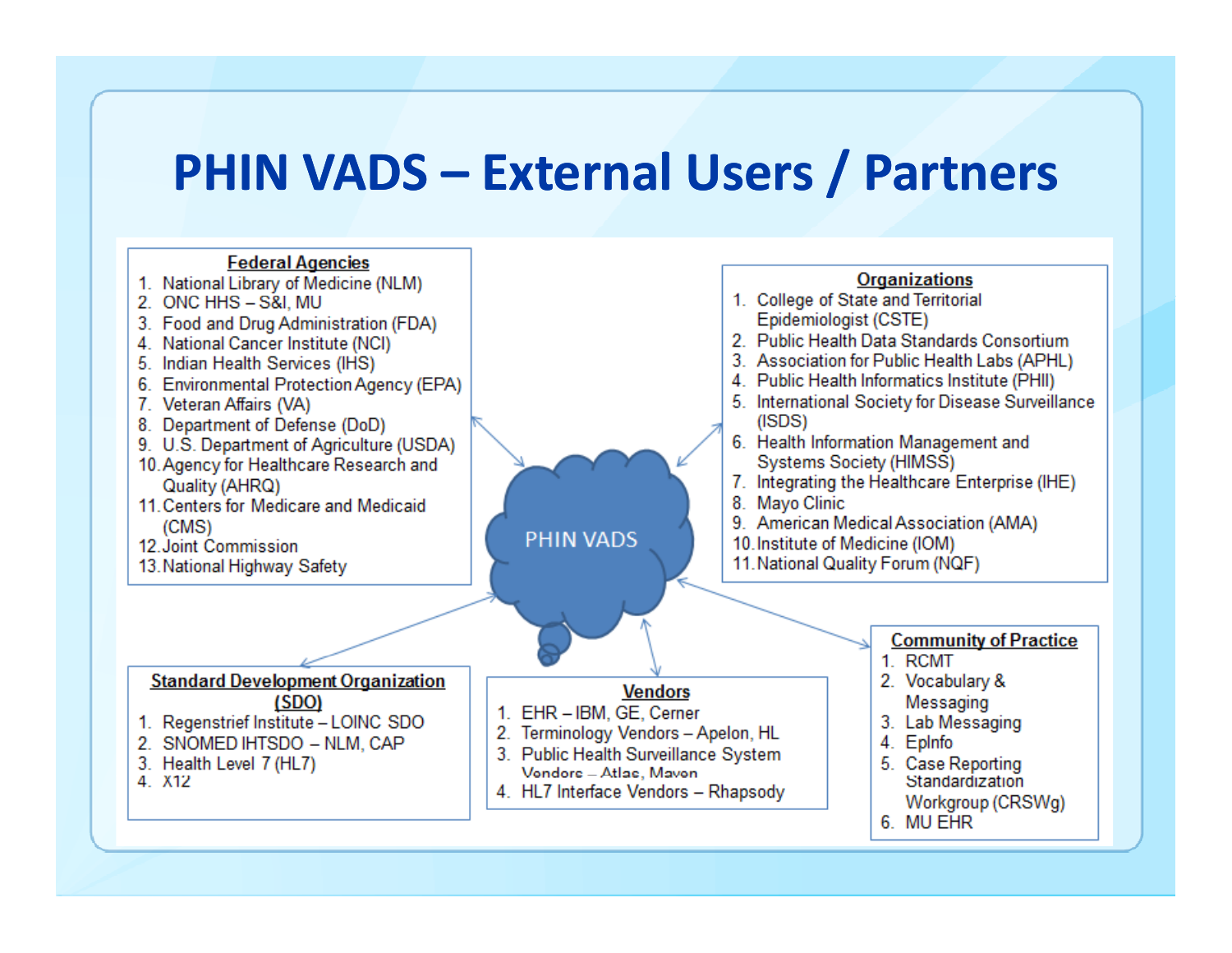## **List of Current Vocabulary Registries and their scope**

- $\blacksquare$  **Centers for Disease Control & Prevention (PHIN VADS)**
	- •Public health value sets, HL7 Messaging guide value sets distribution, web services
- $\blacksquare$  **NLM Unified Medical Language System (UMLS)**
	- SDO vocabulary (RxNorm, SNOMED), mapping between standards, MU Quality Measures, ..
- $\blacksquare$  **National Cancer Institute (NCI) – Enterprise Vocabulary Services (EVS)**
	- •Cancer domain, NCI Metathesaurus, FDA vocabulary (SPL, UNII), Gene (HUGO, GO), etc..
- $\mathbf{r}$ **-** Environment Protection Agency (EPA) – Substance Registry System (SRS)
	- $\bullet$ Substance (Chemical, Physical, Biological), Map to CAS #, vocabulary (Air, Water, Soil), etc…
- $\blacksquare$  **Agency for Healthcare Research & Quality (AHRQ) – United States Health Information Knowledgebase (USHIK)**
	- •Metadata registry of healthcare data elements and information models of SDOs, HITSP, …
- $\overline{\phantom{a}}$  **Mayo Clinic ‐ LexGrid , LexBig, LexWiki**
	- •Distributed network of terminologies and ontologies using standard tools, web services(HL7 CTS)
- $\overline{\phantom{a}}$  **Washington Publishing Company (WPC) – Taxonomy browser & file server**
	- $\bullet$ Code lists supporting administrative data – X12, NUCC, HIPAA, etc…
- $\blacksquare$ **Standard Development Organization (SDO) Tools**
- $\blacksquare$ **Commercial Terminology Distribution (Vendors)**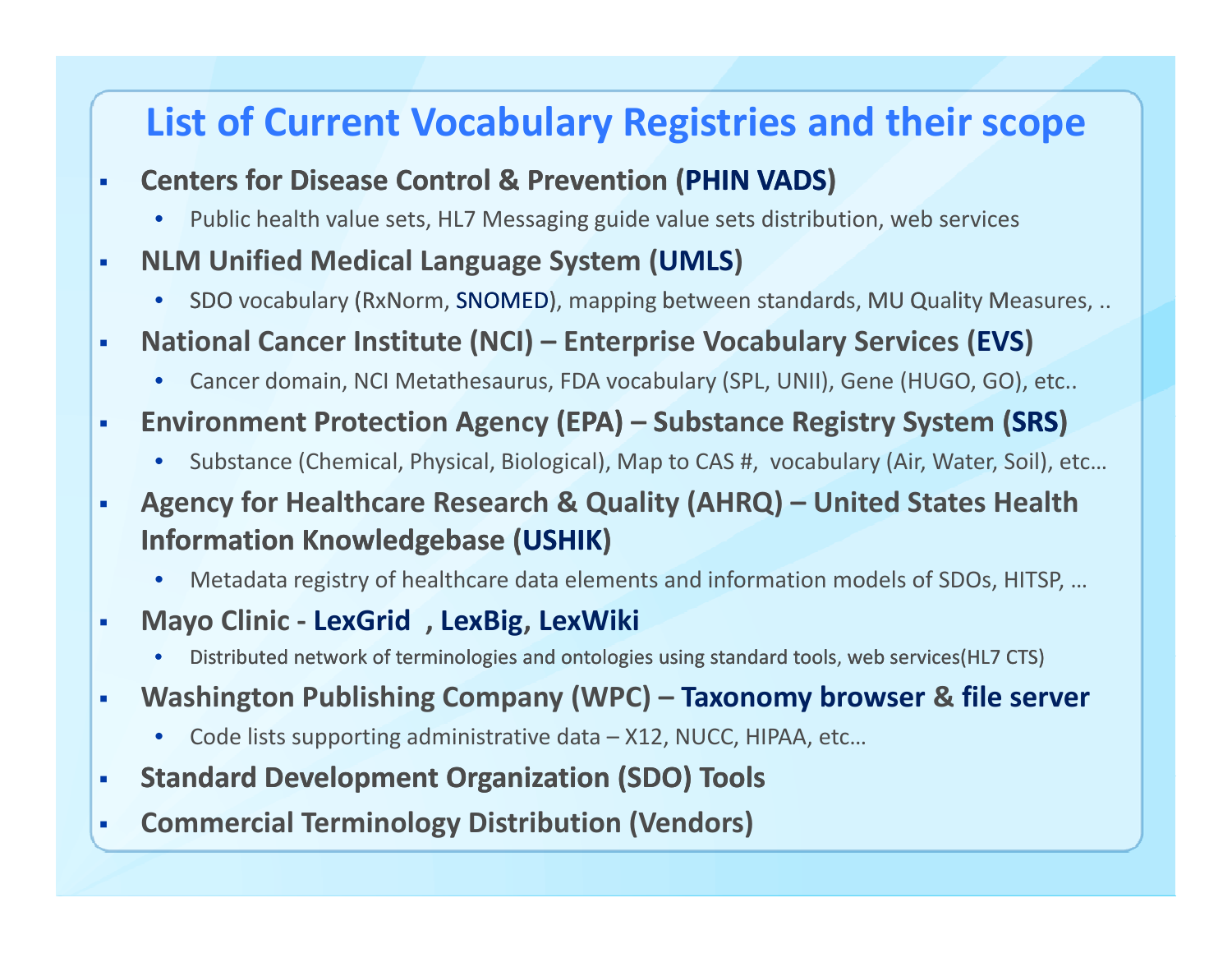#### **Standardization of Occupational Data in EHRs**

#### $\blacksquare$ **NIOSH's Primary Objectives**

- • **Incorporate work information in <sup>a</sup> useful way in EHRs**
	- o Occupational Data for Health (ODH) Information Model
	- o Recommend/Define Codes & Value Sets
		- $\circ$  Census Industry and Occupation Codes, Employment Status, Work **Schedule**
		- $\circ~$  LOINC, SNOMED CT
- •**Incorporate work information in public health reporting**

o Interoperability Standards

- **Support and improve care of workers**
	- Kick-off of Clinical Decision Support pilot project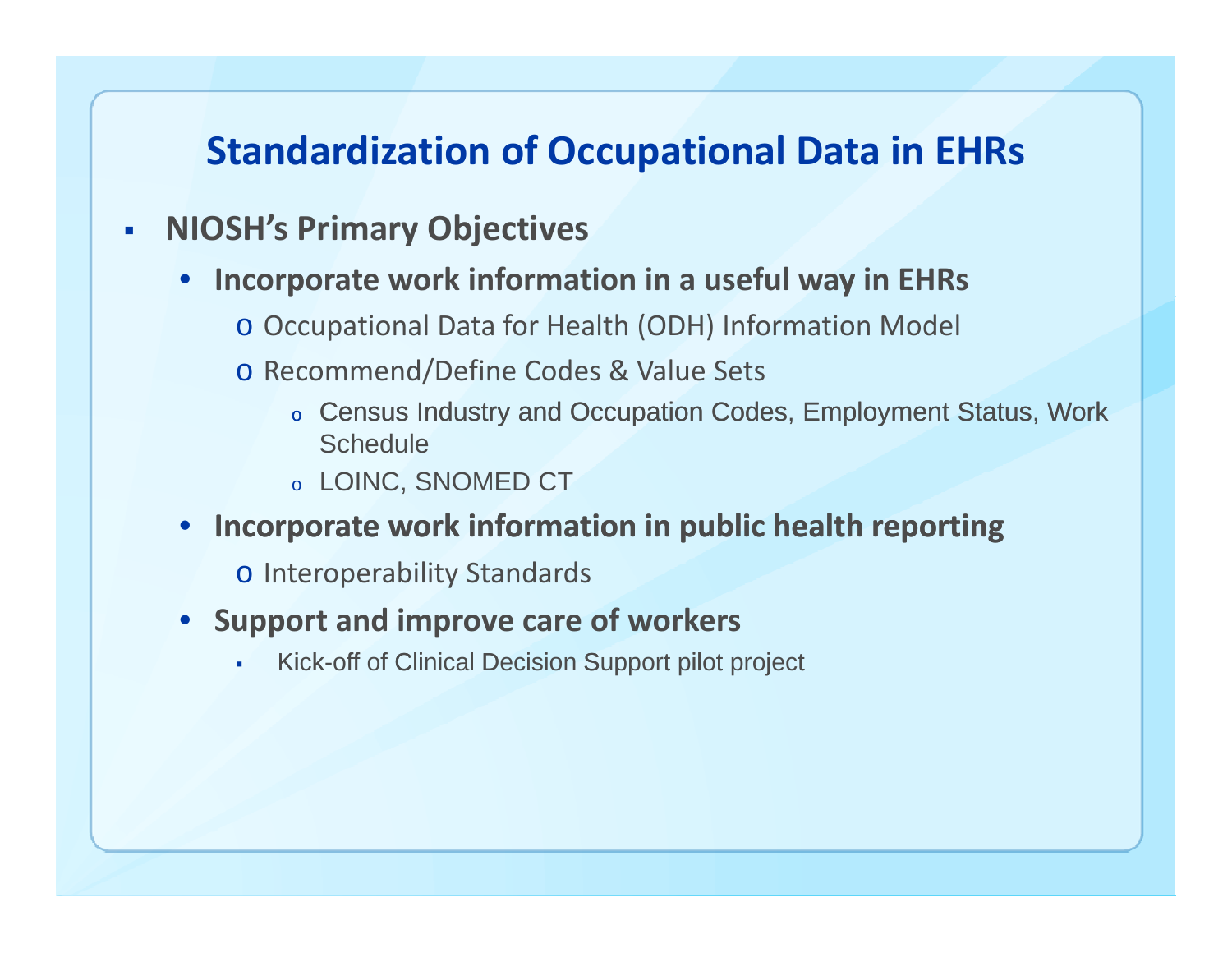#### **Needs to advance the adoption of public health data standards**

- ò. **-** Public Health Data Elements need to be mapped to LOINC and distribute the information between question and answer instead of typical "Yes No Unknown" answer model.
- $\mathbf{r}$  Implementation of HL7 Generic and Condition specific Case Notification Message Mapping Guides by public health agencies.
- $\overline{\phantom{a}}$  Public Health workforce needs to be trained on the messaging and vocabulary standards as well as tools (e.g. RELMA) that facilitate mapping.
- $\mathbf{r}$  Public Health Case Reporting Implementation Guide adoption by vendors is critical for getting EHR data to public health. Identifying and mapping the public health data elements to EHR would help the implementers.
- $\blacksquare$  Ambulatory Labs and Hospital Labs need to implement and maintain the mapping of reportable conditions associated laboratory tests and results to LOINC, SNOMED and Reportable Condition Mapping Table (RCMT).
- $\blacksquare$  Terminology services related standards such as HL7 Common Terminology Services (CTS) and IHE Sharing Value Set (SVS) needs to be harmonized.
- $\mathbf{r}$  Collaboration between Federal Agencies and other terminology distribution sources regarding the distribution of public health vocabulary.